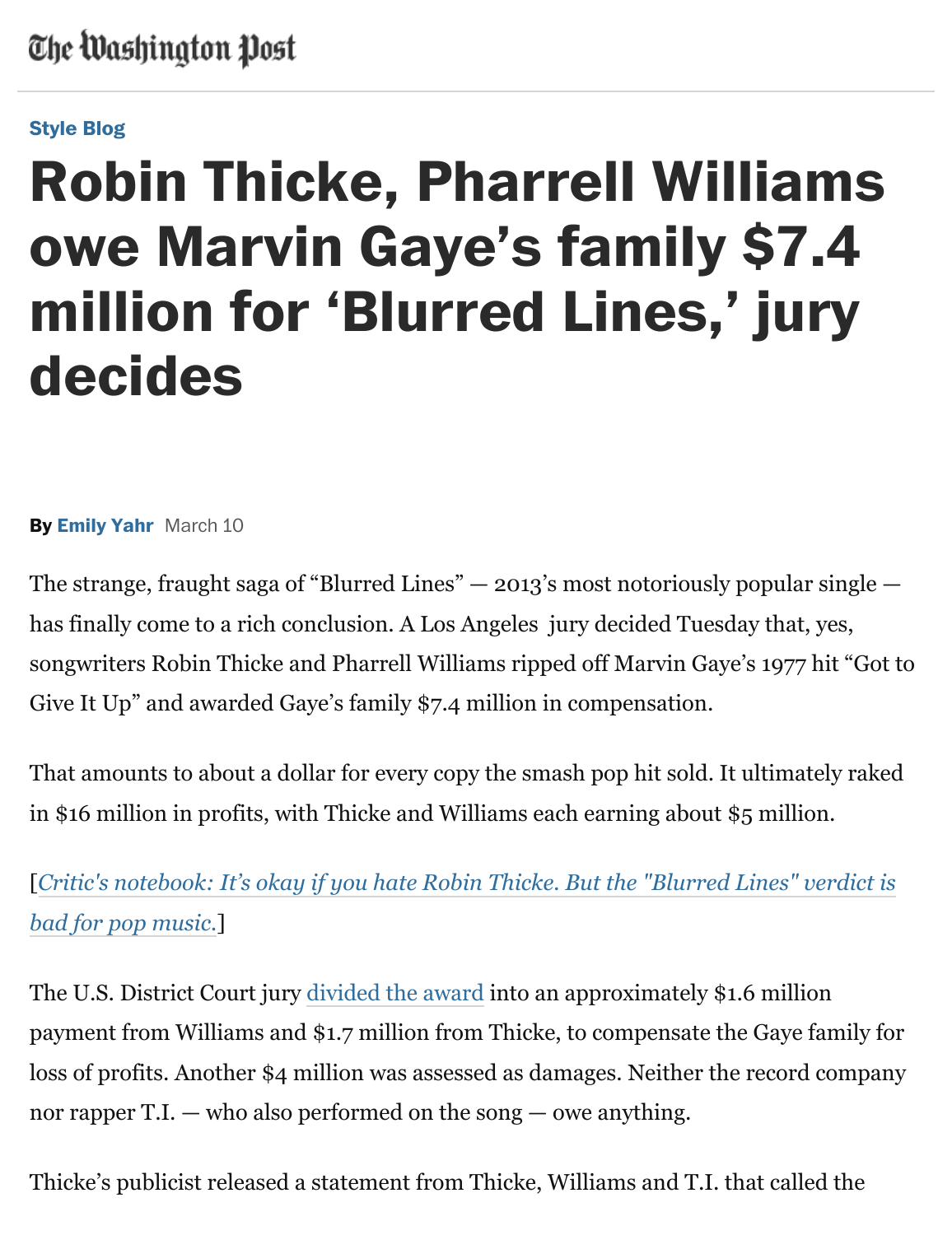ruling "a horrible precedent for music and creativity going forward."

"'Blurred Lines' was created from the heart and minds of Pharrell, Robin and T.I. and not taken from anyone or anywhere else," the statement said. "We are reviewing the decision, considering our options and you will hear more from us soon about this matter."

### [Sam Smith stole a Tom Petty song, which is a grand [tradition](http://www.washingtonpost.com/blogs/style-blog/wp/2015/01/26/sam-smith-stole-a-tom-petty-song-which-is-a-grand-tradition-in-pop-music/) in pop music]

The trial was notable primarily because it's unusual that these battles go public. For example, Sam Smith quietly agreed to add Tom Petty and Jeff Lynne as co-writers to Smith's Grammy-winning "Stay With Me," after Petty's camp argued that it sounded a little too much like Petty's "I Won't Back Down," in a [matter](http://www.washingtonpost.com/blogs/style-blog/wp/2015/01/26/sam-smith-stole-a-tom-petty-song-which-is-a-grand-tradition-in-pop-music/) that never went near a courtroom.

But this case was messy from the beginning. In August 2013, Thicke, Williams and T.I. filed a preemptive suit claiming no infringement. Then, after Gaye's family sued them, Thicke made headlines last year when his deposition leaked with his shocking, [embarrassing](http://www.washingtonpost.com/blogs/style-blog/wp/2014/09/15/robin-thickes-defense-in-blurred-lines-lawsuit-is-not-what-anyone-expected/) defense: The singer claimed he was "high on Vicodin and alcohol" during the writing process.

As for all those interviews where he boasted about helping write it and how he was specifically inspired by Gaye's "Got to Give It Up"? Well, he was lying, Thicke said, and just envious that Williams, also the producer of the song, would get all the glory.

# [Robin Thicke's defense in ["Blurred](http://www.washingtonpost.com/blogs/style-blog/wp/2014/09/15/robin-thickes-defense-in-blurred-lines-lawsuit-is-not-what-anyone-expected/) Lines" lawsuit is not what anyone expected]

"After making six albums that I wrote and produced myself, the biggest hit of my career was written by somebody else," [Thicke](http://www.hollywoodreporter.com/thr-esq/robin-thicke-admits-drug-abuse-732783) said of "Blurred Lines," which was nominated for two Grammy Awards including Record of the Year. "And I was jealous and wanted some of the credit."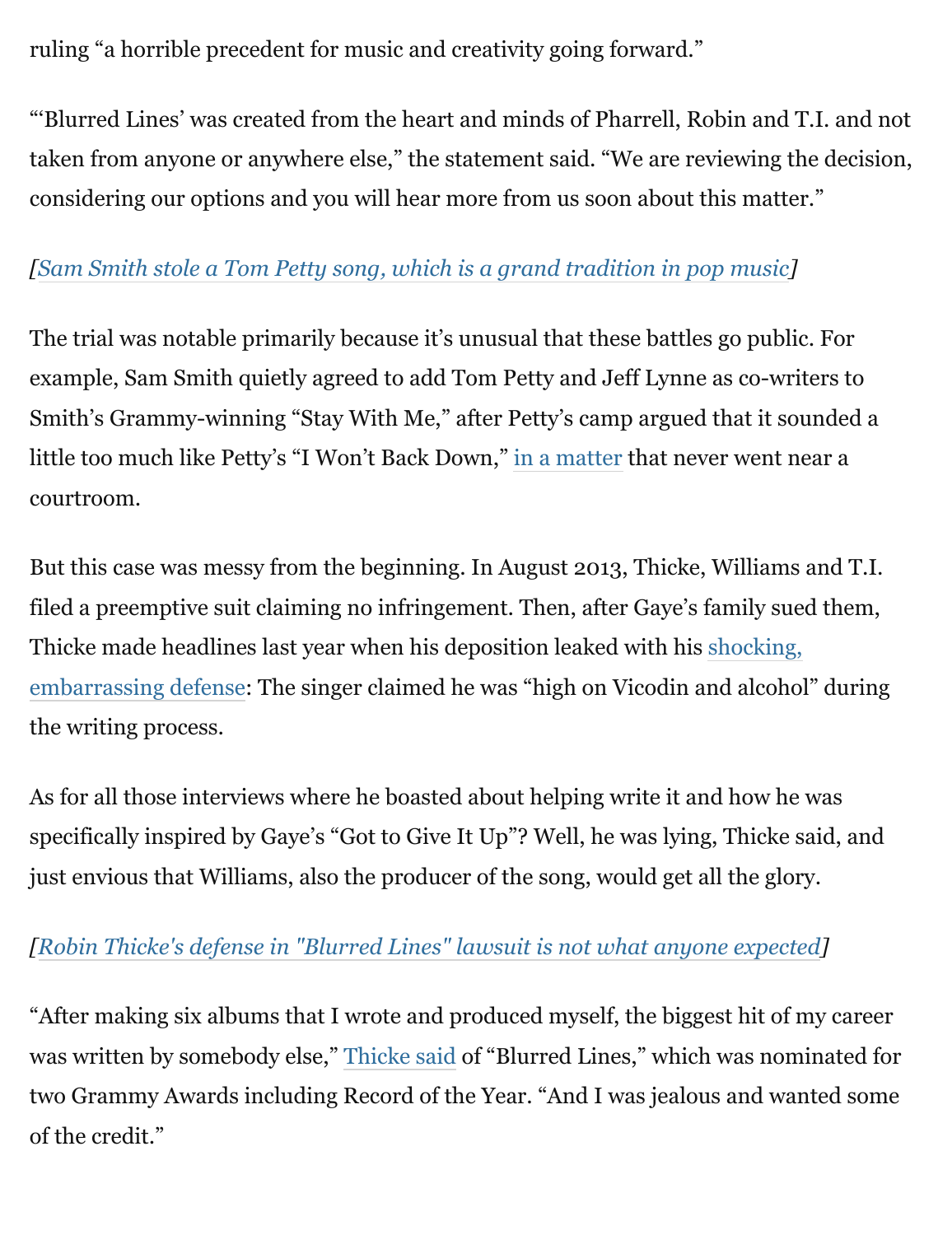

The Los [Angeles](http://www.latimes.com/local/lanow/la-me-ln-blurred-lines-copyright-trial-verdict-20150310-story.html) Times reports that Thicke took the stand with a keyboard during the trial to show jury members that songs borrow chord progressions all the time. Meanwhile, Gaye's lawyer warned the jury against believing Thicke and Williams: "Keep in mind at all times, these people are professional performers," he said.

"Blurred Lines" has been plagued with controversy ever since its release; many criticized its creepy, suggestive lyrics: "I know you want it/But you're a good girl/The way you grab me/Must wanna get nasty." Thicke brushed off the critiques, saying the song was about his wife, Paula Patton.

"She's my good girl," he told the [Daily](http://www.dailymail.co.uk/tvshowbiz/article-2458425/Robin-Thicke-defends-derogatory-song-Blurred-Lines-claiming-composed-Paula-Patton.html) Mail in 2013. "And I know she wants it because we've been together 20 years." (Thicke and Patton divorced the following year.)

# [Robin Thicke wrote ["Blurred](http://www.washingtonpost.com/blogs/reliable-source/wp/2013/10/14/quoted-robin-thicke-wrote-blurred-lines-about-his-wife/) Lines" about his wife]

The music video made a splash and the "unedited" version was almost immediately banned from YouTube, as it consisted mostly of Thicke frolicking with virtually naked models against a white backdrop. Later, Thicke performed the song on the MTV Video Music Awards which led to the [infamous](http://www.washingtonpost.com/blogs/style-blog/wp/2013/09/03/watch-miley-cyrus-says-were-all-over-thinking-her-vma-performance/) twerking incident with Miley Cyrus.